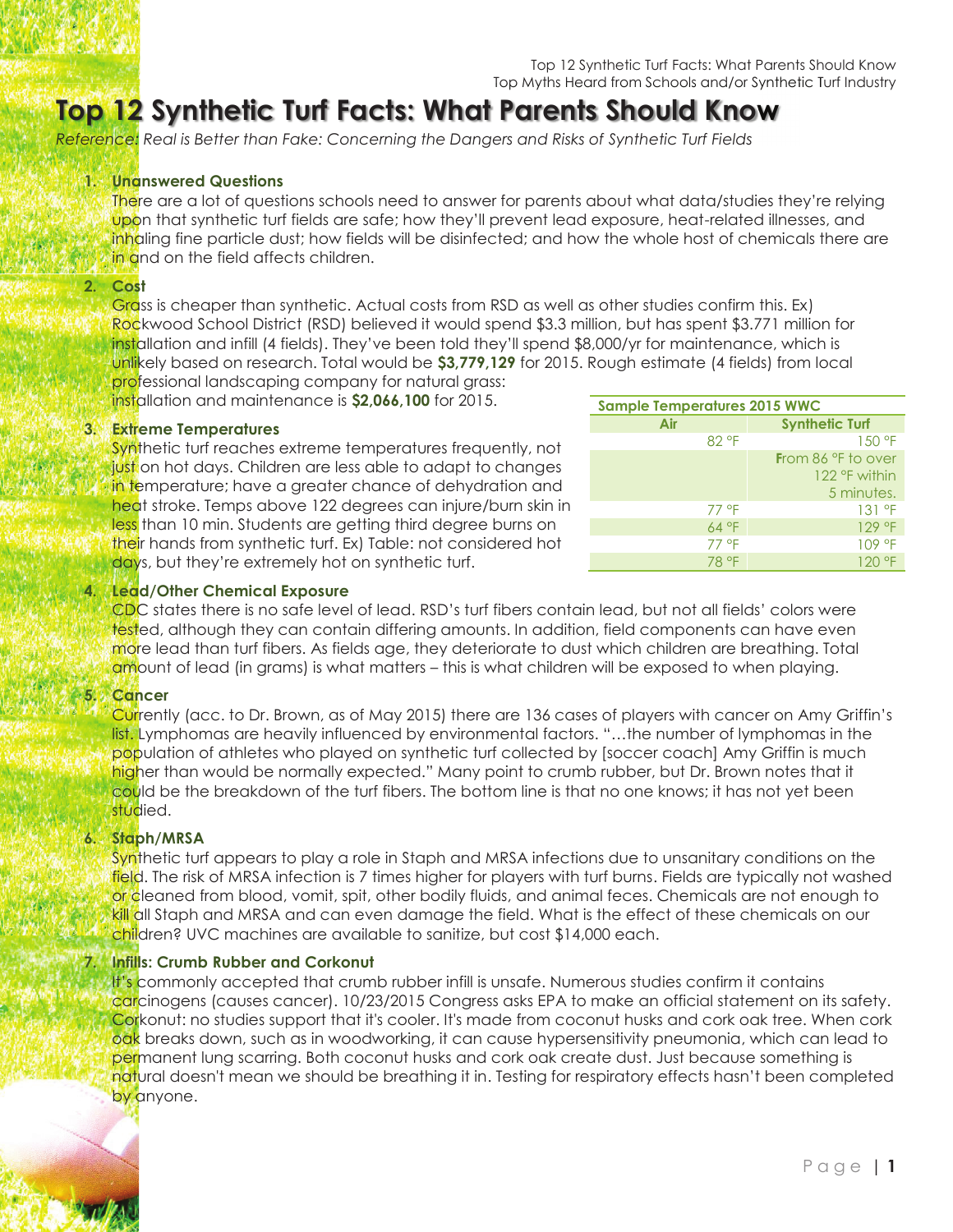#### Top 12 Synthetic Turf Facts: What Parents Should Know Top Myths Heard from Schools and/or Synthetic Turf Industry

## **8. Players**

Players hate synthetic turf: NFL, MLB, MLS/FIFA. NFL players repeatedly prefer grass in surveys, believe synthetic contributes more to injury, and shortens career. All MLB fields will be grass by 2018. It's considered a competitive disadvantage to have synthetic. U.S. Women's World Cup 2015 was held on synthetic turf. FIFA likes synthetic turf, and heavily promotes its use, however, after the horrible conditions the women endured this summer, FIFA will never again hold World Cups on synthetic turf.

#### **9. Injury Rates**

More ACL injuries, more prevalent and perhaps more serious concussions occur on synthetic turf.

#### **10. Inadequate Testing/Study Shortcomings**

CPSC and EPA do not stand behind their own previous studies. Studies quoted by the synthetic turf industry are limited, outdated, out of context, not to mention the majority are funded by them. "None of [the studies] are long term, they rarely involve very young children and they only look for concentrations of chemicals and compare it to some sort of standard for what's considered acceptable," said Dr. Forman. "That doesn't really take into account subclinical effects, long-term effects, the developing brain and developing kids." We want to believe that if it's being sold to us it's safe, but time and time again from asbestos to lead to BPA in baby bottles we find out after the fact that these chemicals cause cancer or severe adverse health effects. We know enough now about synthetic turf to do something. We don't have to wait around to see what else it will do to children.

#### **11. Truth about Grass**

Grass is cheaper, it works and can be done without pesticides. Talk to local professional landscaping companies, Sports Turf Manager Association (STMA) members to get the facts on how grass can withstand heavy traffic, including, but not limited to drainage systems, types of turf grass best for your area, etc. Ex) Compare: Local parks department – soccer/lacrosse field 1,000 hours of activity per year Rockwood previously (through 2014, grass fields) only used fields for 60 hours per year; both of the fields were built the same: native base field with no subsurface drainage. Only difference is the soccer/lacrosse field is managed by a professional landscaping company.

## **12. Precautionary Principle**

This is a more scientific way of saying it is better to be safe than sorry. When we already know so much about the dangers and risks of synthetic turf, we don't have to wait for a study. Our children should not be an experiment. And remember that grass works! "When an activity raises threats of harm to human health or the environment, precautionary measures should be taken even if some cause and effect relationships are not fully established scientifically.

In this context the proponent of an activity, rather than the public, should bear the burden of proof…involve an examination of the full range of alternatives, including no action."

#### **Videos:**

ì

- · CPSC doesn't stand behind their previous study. **Video:** http://youtu.be/7crcxR8aYjo
- · Are we treating women athletes like guinea pigs? **Video:** http://youtu.be/Cb9uSsdAwjc
- Children and synthetic turf: Video includes pediatricians, toxicologists and others discussing plastic turf grass in addition to other toxins. **Video:** http://youtu.be/c3sg2BNlLfU